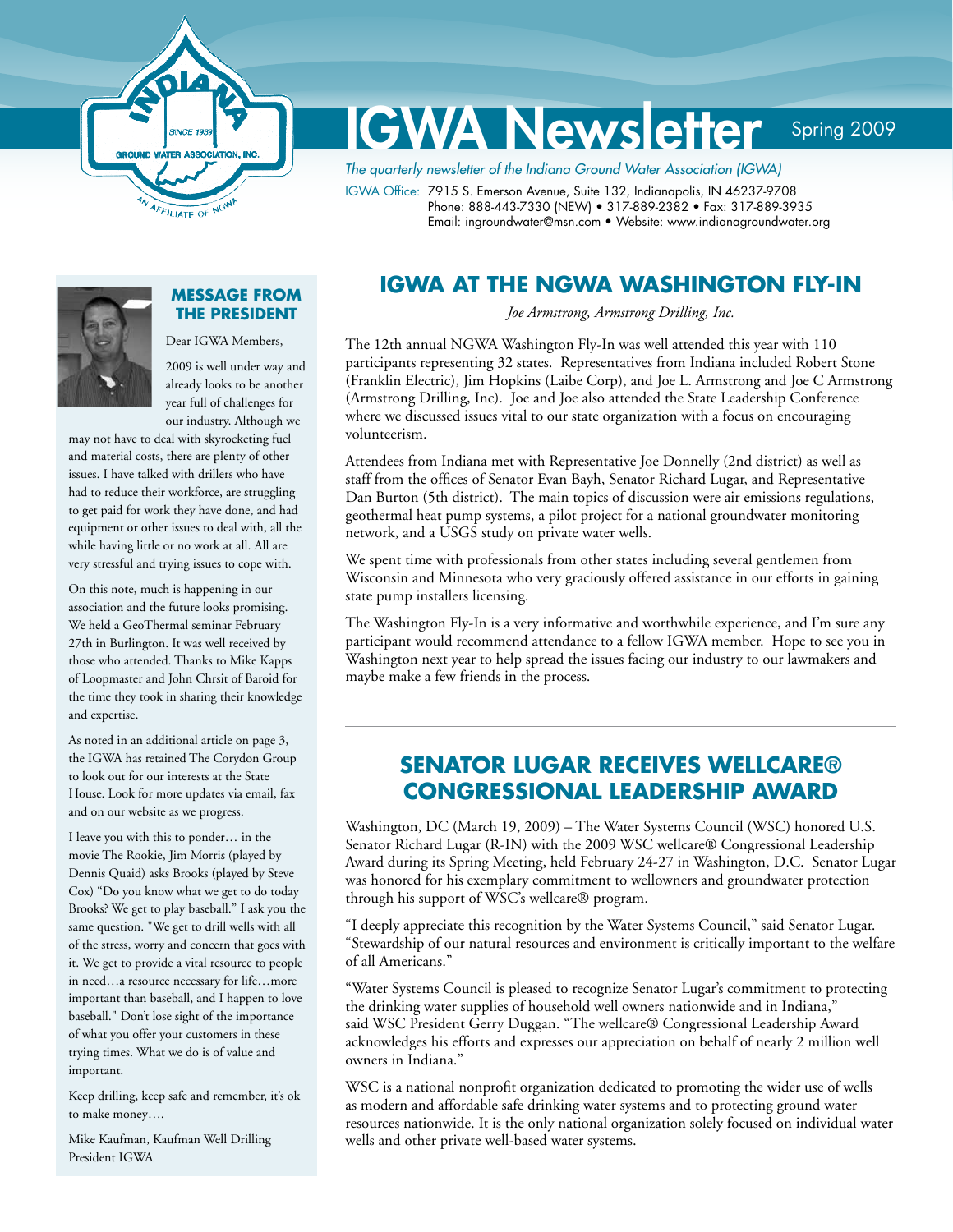# **IGWA's 2nd Annual TRAP SHOOT**

*Benefiting the IGWA Scolarship Fund*

### **Saturday, August 8, 2009**

Join your IGWA colleagues from around the state for the 2nd Annual Trap Shoot at the Kosko Conservation Club, Warsaw, Indiana. There will be contests and raffles for great prizes!

**Date:** Saturday, August 8th, 2009

**Time:** 10:00 am – 4:00 pm or until finished

**Location:** Kosko Conservation Club 2391 N. Fox Farm Rd. Warsaw, IN 46580 Site phone: 574-267-7599 (only good day of event)

**Fee:** \$50 per person includes 3 rounds of 25 clay pigeons and lunch. (Extra rounds are \$6 for 25 shots.)

#### THINGS YOU NEED TO KNOW

- Safety Training Sticker will be required by attending a brief safety training session before you can shoot.
- • A limited supply of ear protection and safety glasses will be provided.
- • A limited number of shotguns will be available.
- It's recommended that shells are purchased from Kosko day of event approximate cost starts at \$6.00/box 12 and 20ga only

#### Safety Issues You Should Know:

- • Guns should always be unloaded prior to shooting
- • Gun actions to be open when not shooting or moving from station to station
- • Load only one shell at a time or if shooting skeet two shells for doubles
- Ear and eye protection is required
- Max Shot size is  $7\frac{1}{2}$  Max Shell is 3dr

### Names: 1) \_\_\_\_\_\_\_\_\_\_\_\_\_\_\_\_\_\_\_\_\_\_\_\_\_\_\_\_\_\_\_\_\_\_\_\_\_\_\_\_\_\_\_\_\_\_ 3) \_\_\_\_\_\_\_\_\_\_\_\_\_\_\_\_\_\_\_\_\_\_\_\_\_\_\_\_\_\_\_\_\_\_\_\_\_\_\_\_\_\_\_\_\_\_\_\_\_\_\_\_\_\_\_ 2)  $\frac{4}{2}$ Company: Address: \_\_\_\_\_\_\_\_\_\_\_\_\_\_\_\_\_\_\_\_\_\_\_\_\_\_\_\_\_\_\_\_\_\_\_\_\_\_\_\_\_\_\_\_\_\_\_\_\_\_\_\_\_\_\_\_\_\_\_\_\_\_\_\_\_\_\_\_\_\_\_\_\_\_\_\_\_\_\_\_\_\_\_\_\_\_\_\_\_\_\_\_\_\_\_\_\_\_\_\_\_\_\_\_ City:\_\_\_\_\_\_\_\_\_\_\_\_\_\_\_\_\_\_\_\_\_\_\_\_\_\_\_\_\_\_\_\_\_\_\_\_\_\_\_\_\_\_\_\_\_\_\_\_\_\_\_\_ State: \_\_\_\_\_\_\_\_\_\_\_\_\_\_\_\_\_\_\_\_\_\_\_ Zip: \_\_\_\_\_\_\_\_\_\_\_\_\_\_\_\_\_\_\_\_\_\_ Phone: \_\_\_\_\_\_\_\_\_\_\_\_\_\_\_\_\_\_\_\_\_\_\_\_\_\_\_\_\_\_\_\_\_\_\_\_\_\_\_\_\_\_\_\_\_\_\_\_\_\_ Fax: \_\_\_\_\_\_\_\_\_\_\_\_\_\_\_\_\_\_\_\_\_\_\_\_\_\_\_\_\_\_\_\_\_\_\_\_\_\_\_\_\_\_\_\_\_\_\_\_\_ Email: \_\_\_\_\_\_\_\_\_\_\_\_\_\_\_\_\_\_\_\_\_\_\_\_\_\_\_\_\_\_\_\_\_\_\_\_\_\_\_\_\_\_\_\_\_\_\_\_\_\_ **Amount enclosed:** Shoot & Lunch \_\_\_\_\_ people @ \$50 per person................. \$\_\_\_\_\_\_\_\_\_\_\_\_\_\_\_ Lunch only \_\_\_\_\_ people @ \$15 per person ...................... \$ \_\_\_\_\_\_\_\_\_\_\_\_\_\_ Please add Sponsorship Contribution (see below) ............................... \$ \_\_\_\_\_\_\_\_\_\_\_\_\_\_ sponsorship amount from below on this Scholarship – additional contribution..................................\$ line.**Total .............................................................. \$ \_\_\_\_\_\_\_\_\_\_\_\_\_\_ Please fax, email or mail to the IGWA Office by Wednesday, July 22nd, 2009** Fax: 317889-3935 / Email: ingroundwater@msn.com Mail: IGWA 7915 S. Emerson Ave., Ste 132, Indianapolis, IN 46237 Questions: 888-443-7330 or 317-889-2382 **Trap Shoot SPONSORSHIP OPPORTUNITIES**

Sponsors will be acknowledged verbally and on signage throughout the program in addition to an upcoming issue of the IGWA Newsletter.

Contact:\_\_\_\_\_\_\_\_\_\_\_\_\_\_\_\_\_\_\_\_\_\_\_\_\_\_\_\_\_\_\_\_\_\_\_\_\_\_\_\_\_\_\_\_\_\_\_\_\_\_\_\_\_\_\_\_\_\_\_\_\_\_\_\_\_\_\_\_\_\_\_\_\_\_\_\_\_\_\_\_\_\_\_\_\_\_\_\_\_\_\_\_\_\_\_\_\_\_\_\_\_\_\_\_\_

Company:\_\_\_\_\_\_\_\_\_\_\_\_\_\_\_\_\_\_\_\_\_\_\_\_\_\_\_\_\_\_\_\_\_\_\_\_\_\_\_\_\_\_\_\_\_\_\_\_\_\_\_\_\_\_\_\_\_\_\_\_\_\_\_\_\_\_\_\_\_\_\_\_\_\_\_\_\_\_\_\_\_\_\_\_\_\_\_\_\_\_\_\_\_\_\_\_\_\_\_\_\_\_\_

Phone: \_\_\_\_\_\_\_\_\_\_\_\_\_\_\_\_\_\_\_\_\_\_\_\_\_\_\_\_\_\_\_\_\_\_\_\_\_\_\_\_\_\_\_\_\_\_\_\_\_\_ Fax: \_\_\_\_\_\_\_\_\_\_\_\_\_\_\_\_\_\_\_\_\_\_\_\_\_\_\_\_\_\_\_\_\_\_\_\_\_\_\_\_\_\_\_\_\_\_\_\_\_

Email: \_\_\_\_\_\_\_\_\_\_\_\_\_\_\_\_\_\_\_\_\_\_\_\_\_\_\_\_\_\_\_\_\_\_\_\_\_\_\_\_\_\_\_\_\_\_\_\_\_\_

Sign me up for the following sponsorships (we can have more than one sponsor per category):

\_\_\_\_\_ \$150 Clay Pigeons

\_\_\_\_\_ \$150 Morning Break

\_\_\_\_\_ \$150 Afternoon Break

\_\_\_\_\_ \$300 Luncheon

2 IGWA Newsletter • Spring 2009

#### **Registration: Due Wednesday, July 22nd, 2009**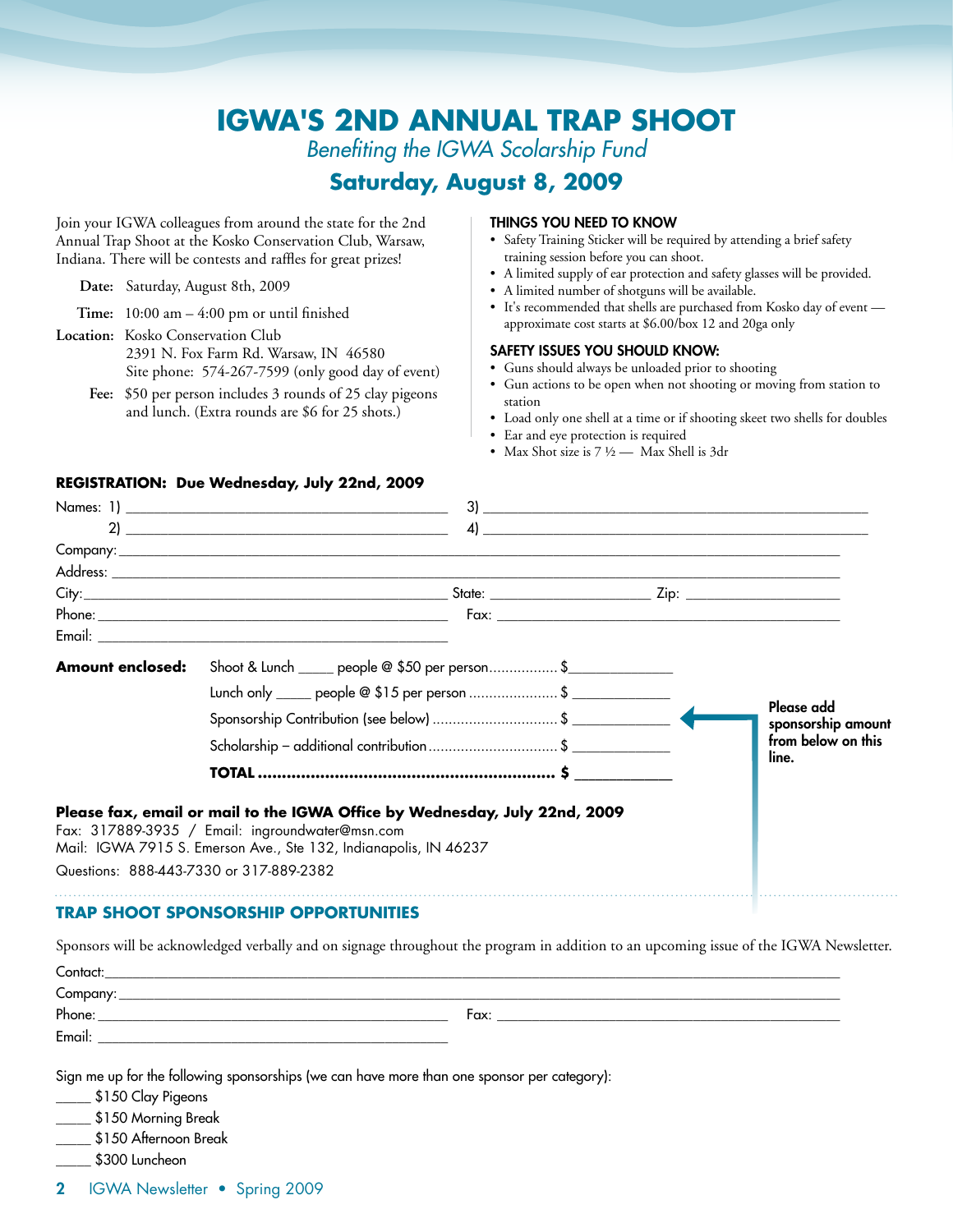

# **Directions to IGWA Trap Shoot**

Kosciusko Conservation Club 2391 N. Fox Farm Rd. Warsaw, IN 46580

#### Driving to Kosko from East of Warsaw

Follow US30 to CR 200 Turn South,at the Curve turn Right, entrance is about 500ft on the left.

### Driving to Kosko from West of Warsaw

Follow US30 to Fox Farm Road. Turn South follow to entrance on the Right.

Kosko is 2 miles West of Warsaw.

Sign is posted to our grounds just East of entrance.





### **PREFERRED PUMP CUSTOMER REWARDS !!!**

- $\checkmark$  Superior Dealer Program
- $\checkmark$  Annual Trips
- $\checkmark$  Merchandise Program
- $\checkmark$  Competitive Pricing
- $\checkmark$  Quality Products
- $\checkmark$  CASH BACK!!!

### **Two Branch Locations**

6302 Brookville Road Indianapolis, IN 46219 Toll Free: 866-422-2626 *Randy Carnes, Manager Ron Beaver, Outside Sales*

1611 North Binkley Road Larwill, IN 46764 Toll Free: 866-327-3052 *Todd Blair, Manager*

*Brian Gentry, Outside Sales*

### **PRODUCT LINES**

Alloy Screens American Granby Amtrol Tanks A.Y. McDonald Baker Mfg. Baroid Centriline Wire Certainteed Pipe Cotey Chemicals CSI Water Cycle Stop

Eagle Pipe Flexcon Tanks FloWise VFD's Franklin Electric Franklin Pumps Goulds Pumps Grundfos Pumps Jet Stream Pipe Johnson Screens Liberty Sumps Maass-Midwest Merrill Mfg.

Monoflex Oil Creek Pipe Orenco Systems Red Jacket Schaefer Pumps Simmons Mfg. Square D Well-Mate Tanks Wells Adapters Western Rubber Woodford Hydrants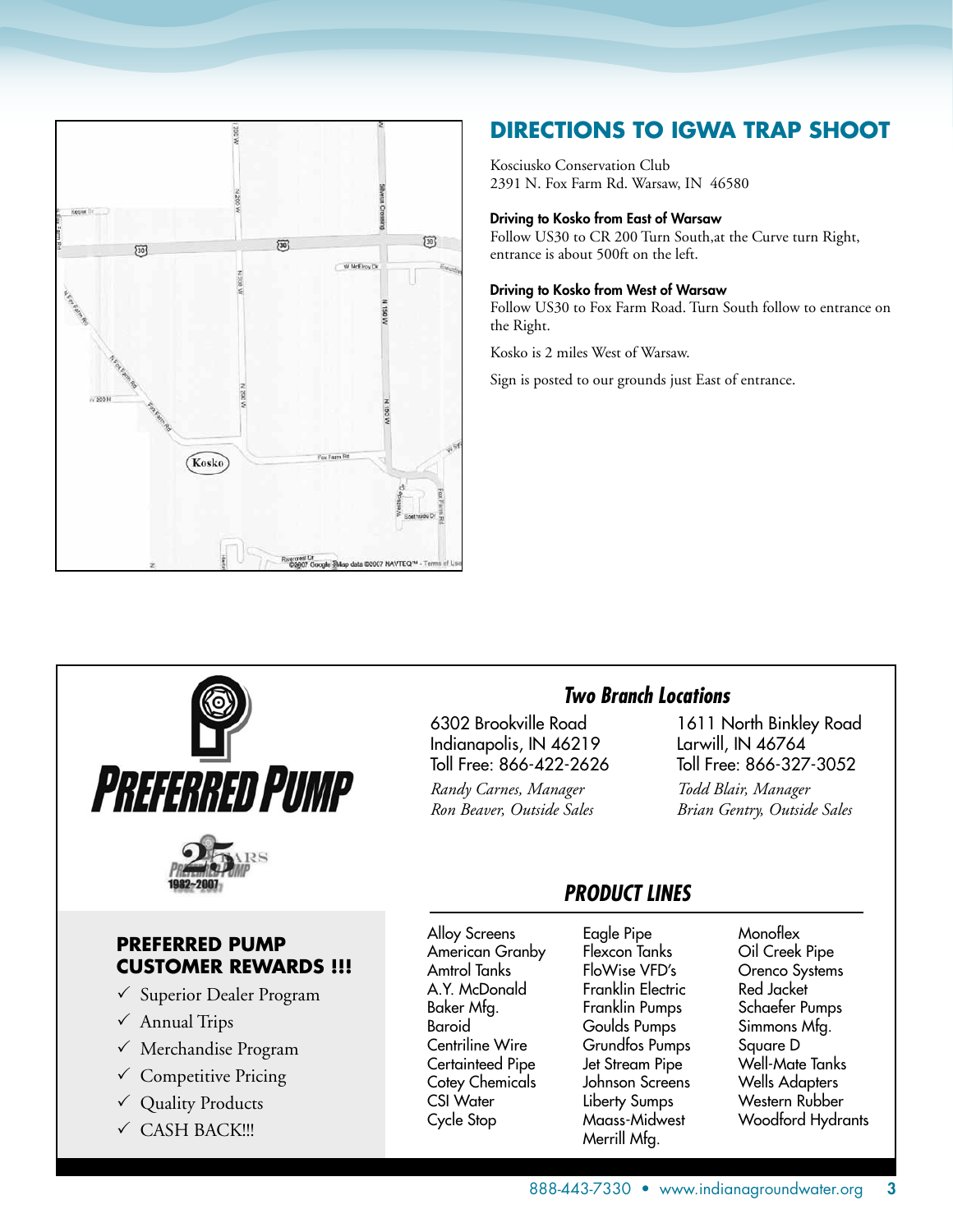### **Indiaina Legislative Report**

The Corydon Group (www.thecorydongroup.com) has been retained by the Indiana Ground Water Association to pursue legislation for the further protection of the groundwater resource through continuing education. Mike Leppert will be our governmental affairs advisor and work closely with state legislators and the IGWA Legislative Committee. If you have questions regarding the IGWA's legislative mission, please contact Bruce Moss at 574-699-6773 or Jim Hopkins at 317-231-2250.

Below is a summary of House Bill 1224. If you wish to review the entire proposed bill, visit www.in.gov/legislative

### EH 1224—LS 6635/DI 71+

April 1, 2009

ENGROSSEDHOUSE BILL No. 1224

DIGEST OF HB 1224 (Updated March 30, 2009 12:55 pm - DI 14)

Citations Affected: IC 14-8; IC 14-25; noncode.

Synopsis: Water resources task force. Creates a ten member water resources task force (task force) to study and make recommendations concerning water availability as an economic and environmental necessity. Provides that appointments to the task force are made by the director of the department of natural resources (DNR), provides that the director of DNR is a nonvoting member, and requires DNR to staff the task force. Provides that a member must attend a minimum of 50% of the meetings of the task force or be replaced. Requires certain state agencies to designate a representative to advise the task force. Permits invitation of representatives of other state and federal agencies to advise the task force. Requires the task force to make an annual report of its activities to the water resources study committee and the legislative council. Requires the water resources study committee to study the regulation of residential irrigation system installations and ground water preservation and protection.

Effective: July 1, 2009. Stemler, Cheatham, Welch, Bischoff

#### (SENATE SPONSORS — MISHLER, SIPES, KRUSE, YOUNG R, BREAUX)

January 12, 2009, read first time and referred to Committee on Natural Resources.

February 9, 2009, amended, reported — Do Pass.

February 16, 2009, read second time, ordered engrossed. Engrossed.

February 24, 2009, read third time, passed. Yeas 97, nays 0.

SENATE ACTION March 2, 2009, read first time and referred to Committee on Natural Resources.

March 31, 2009, amended, reported favorably — Do Pass.

#### EH 1224—LS 6635/DI 71+ April 1, 2009

First Regular Session 116th General Assembly (2009)

PRINTING CODE. Amendments: Whenever an existing statute (or a section of the Indiana Constitution) is being amended, the text of the existing provision will appear in this style type, additions will appear in this style type, and deletions will appear in this style type.

Additions: Whenever a new statutory provision is being enacted (or a new constitutional provision adopted), the text of the new provision will appear in this



style type. Also, the word NEW will appear in that style type in the introductory clause of each SECTION that adds a new provision to the Indiana Code or the Indiana Constitution.

Conflict reconciliation: Text in a statute in this style type or this style type reconciles conflicts between statutes

enacted by the 2008 Regular Session of the General Assembly.

Page 6, EH 1224—LS 6635/DI 71+

Page 3, line 9, delete "drinking".

Page 3, line 9, after "water" insert "resources".

Page 3, line 12, delete "January 1, 2010." and insert "October 1, 2009.".

Page 3, after line 24, begin a new paragraph and insert:

- "SECTION 4. [EFFECTIVE JULY 1, 2009] (a) For purposes of this SECTION, "committee" refers to the water resources study committee established by IC 2-5-25-1.
- (b) The committee shall evaluate the following issues during the 2009 interim:
- (1) The standardization of the regulation of residential irrigation system installations.
- (2) The development of continuing education programs and uniform rules to preserve ground water by individuals engaged in:
- (A) water well drilling;
- (B) pump installation;
- (C) well abandonment operations; and
- (D) operating wells, pumps, and abandoned wells.
- (c) The committee shall submit a report of the findings of the committee to the legislative council not later than December 31, 2009.
- (d) This SECTION expires December 31, 2009.".

Renumber all SECTIONS consecutively and when so amended that said bill do pass. (Reference is to HB 1224 as printed February 10, 2009.)

MISHLER, Chairperson

Committee Vote: Yeas 9, Nays 0.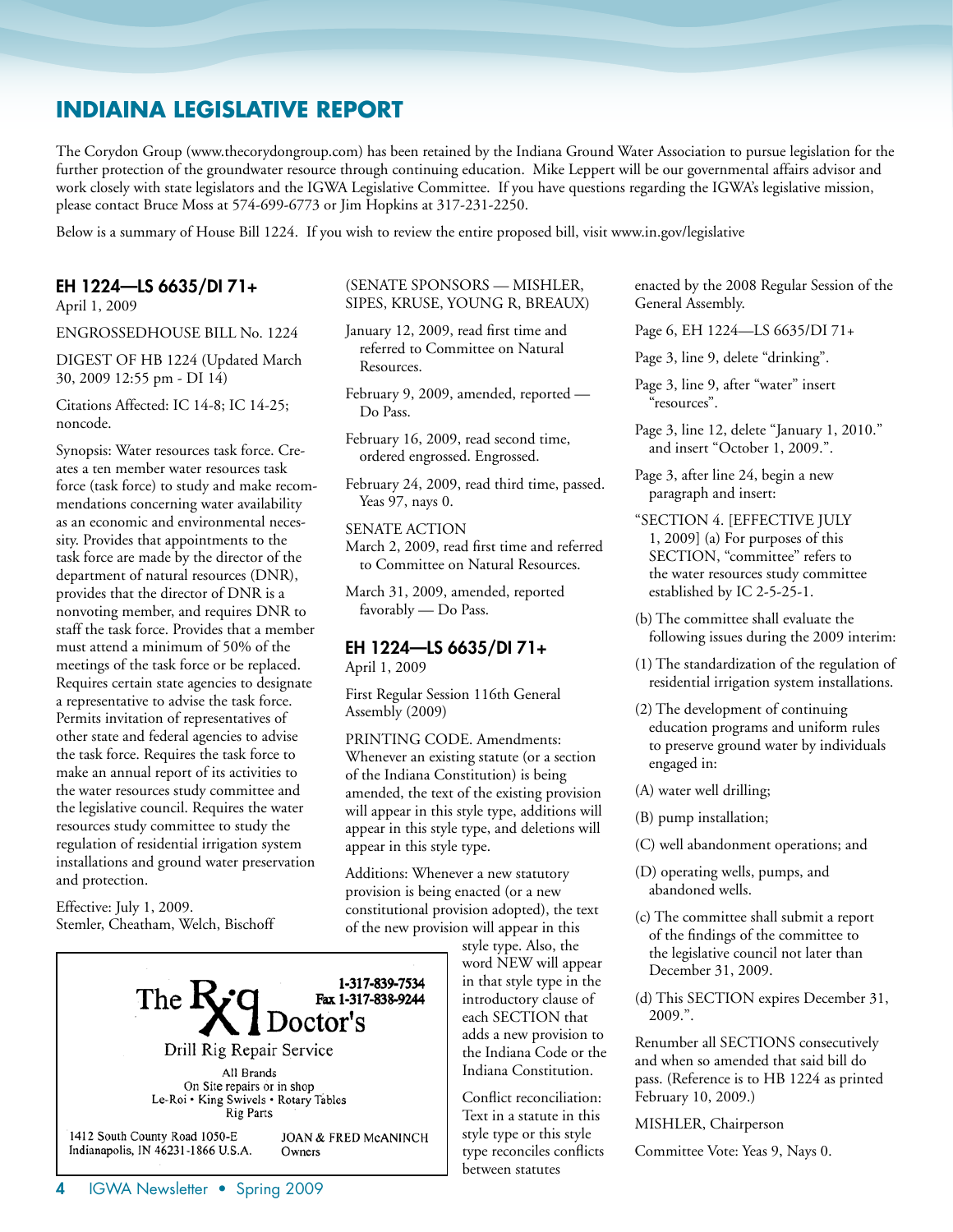## **Remembering Richard 'Dick' K. Ortman**

### **August 21, 1922 – January 25, 2009**



Richard "Dick" K. Ortman, 86, Kokomo, died 7:54 p.m. Sunday, January 25, 2009, at Primrose Retirement Center. He was born August 21, 1922, in Howard County to John B. and Josephine (Kerby) Ortman. He married

Alice M. (Lovelace) on June 23, 1942, at Shiloh United Methodist Church in Kokomo. She survives.

In February 1946, Richard purchased half interest in Ortman Drilling Inc., and managed Ortman Drilling Inc. with his brother Ned Ortman until January 1990. He was active in the family farm which produced livestock and grain most of his life. Also he was co-owner of Kokomo Pump.

He graduated from Clay Township High School in 1940 and studied mechanical engineering at Purdue University for two years. Richard joined the Army Corps of Engineers in October 1942. He completed four semesters at Carnegie Tech while in the service. He was in the Atomic Energy program for 1½ years at Oak Ridge, Tenn. He was discharged in January 1946.

He was an active member of Shiloh United Methodist Church for most of his adult life. He was a member and officer of the Indiana Well Drilling and Contractors Association, a member of the National Water Well Association, and a lifetime member of the American Water Works Association.

He enjoyed people, playing cards, his work, and playing golf. Dick was also a licensed pilot and had part interest in a private airplane.

Survivors include his wife, Alice Ortman, Kokomo; three sons, Richard K. Ortman II and wife Marty, Steven Ortman and wife Robbi, all of Kokomo, and Michael Ortman and wife Teri, Burlington; three daughters, Claudia Bergman and husband John, Kokomo; Kristen Zwitt and husband Jon, Greenwood; Susan Schuller and husband Gary of Mesa, Ariz.; two brothers, Ned Ortman and wife Lena, Ocala, Fla., and Raymond "Mick" Ortman and wife Betty, Kokomo; 12 grandchildren, Matt (Kriste) Ortman, Noblesville; Todd (Jenni) Ortman, Kokomo; Mark Ortman, Kokomo, J. B. (Julie) Ortman, Wisconsin, Maurietta Ortman, Indianapolis, Brett Bergman, Portland, Ore., Zane Bergman, Ithaca, N.Y.; Lindsay (Chad) Buck, Indianapolis, Jonny (Danielle) Zwitt, Cincinnati, Jesse Perkins, Lafayette, Lee Schuller and Eric Schuller, both of Mesa, Ariz.; five great-grandsons, Trenton Perkins, Tyler Perkins, Parks Ortman, Jack Ortman and Kyle Walker; and many nieces and nephews. He was preceded in death by his parents; two brothers, Bernard Ortman and Robert Ortman; and one sister, Emma Rhine.

At Dick's request, memorial contributions may be made to the donor's choice.

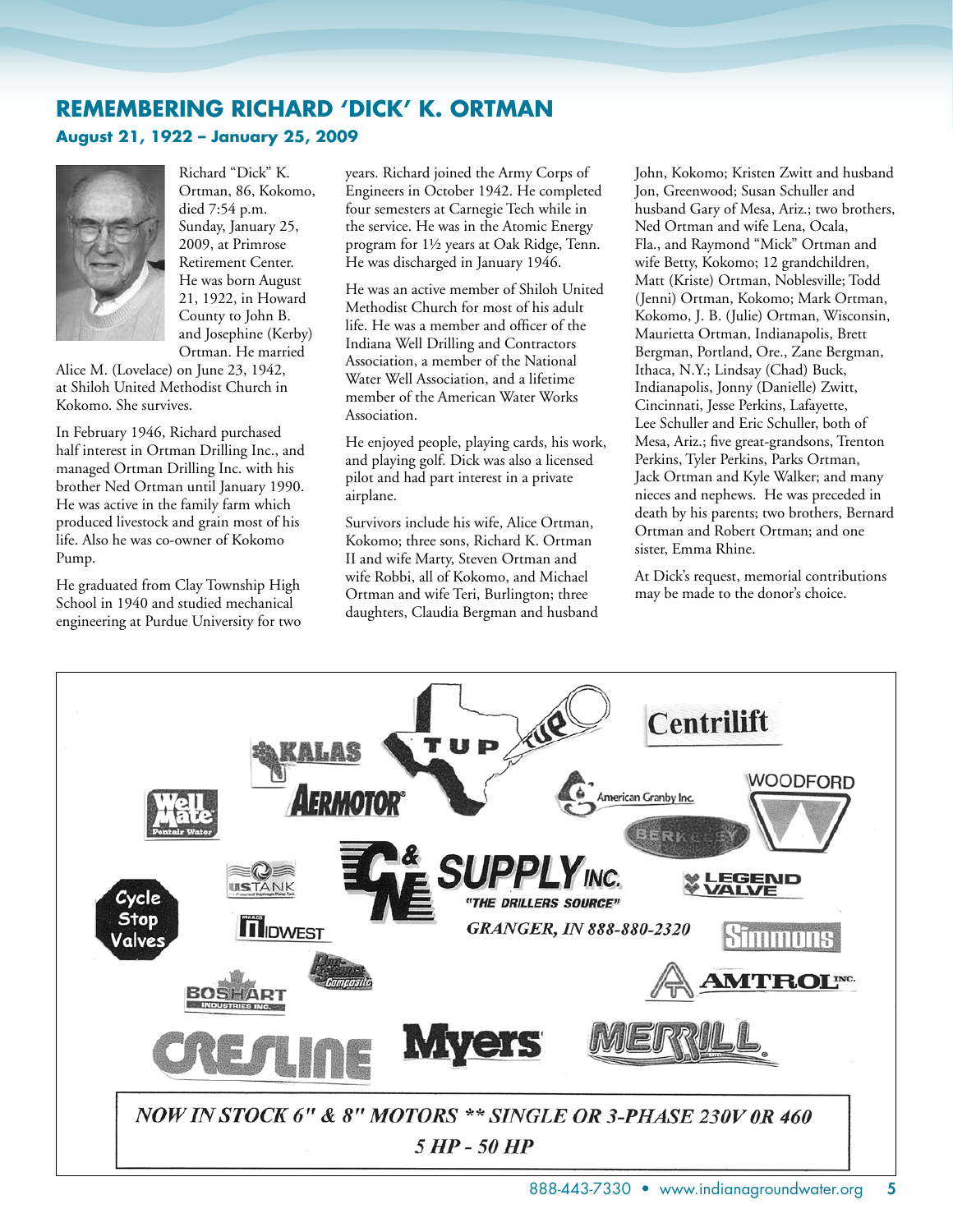### **EPA wants to add Lane Street site to hazardous waste list**

*By Truth Staff, etruth.com, The Elkart Truth Newspaper*

ELKHART -- The U.S. Environmental Protection Agency is proposing another local neighborhood be added to the Superfund National Priorities List of hazardous waste sites.

The Lane Street Ground Water Contamination Site, near the intersection of Lane Street and C.R. 106, is among the 13 sites the federal agency is suggesting be added to the list.

The site, first discovered in August 2007, is comprised of 30 homes that are either affected or threatened by groundwater found to contain high levels of chlorinated solvents, according to the EPA. Residents, all drawing water from private drinking wells, were initially provided with bottled water or filtration systems. Then, in November 2008, the EPA completed a Superfund construction project to bring municipal water to those homes. Next the EPA and the Indiana Department of Environmental Management will investigate the potential source or sources of the contamination. If Lane Street is added to the Superfund list, both the state and federal agencies will develop a remediation plan.

Superfund, the EPA explained, is the federal program that investigates and cleans up the most complex uncontrolled and abandoned hazardous waste sites in the United States.

The Lane Street contamination was found during the time that Geocel Corp. on Marina Drive notified authorities that its operations had polluted the private water wells in the Meadow Farms neighborhood. Lane Street is adjacent to Meadow Farms.

A homeowner on Lane Street alerted the Elkhart County Health Department that a sample of the residence's water had revealed elevated levels of TCE, the EPA has reported. TCE is a common industrial solvent used for cleaning machinery.

Drinking or breathing high levels of TCE may effect the nervous system, damage the liver and lungs as well as cause an abnormal heartbeat. The EPA and IDEM have not determined the source of the contamination.

### **CDC to Use WSC's Well Disinfection Information**

Washington, DC (March 30, 2009) – The Centers for Disease Control and Prevention (CDC) plans to use Water Systems Council's (WSC) wellcare® information sheet on well disinfection as the basis for its updated guidelines on the topic. WSC has produced 76 information sheets on different topics concerning wells, well maintenance, well water testing and treatment, water quality, well components and potential ground water contaminants. New topics are added every year.

wellcare® information sheets are intended to educate well owners, home buyers, realtors, mortgage companies and others on topics such as well maintenance, well water testing and treatment, water quality, well components and potential groundwater contaminants. They can be downloaded FREE from the WSC website at www.watersystemscouncil.org or can be obtained through the wellcare® hotline at 888-395-1033. Staffed by WSC, the wellcare® Hotline is a free, friendly service that answers any questions on wells and well water. It can also be reached at www.wellcarehotline.org.

wellcare® information sheets and the wellcare® Hotline are both components of WSC's wellare® program that offers important information, technical support , training and educational activities to ensure safe drinking water for the 42 million Americans who depend on wells for their drinking water supply. wellcare® is the only program of its kind and has been successful since its inception.

WSC is a national nonprofit organization dedicated to promoting the wider use of wells as modern and affordable safe drinking water systems and to protecting ground water resources nationwide.

#### **IGWA thanks our 2009 sponsors**

#### **PLATINUM SPONSOR**

**LAIBE CORP., INDIANAPOLIS www.laibecorp.com**



#### **Silver SPONSOR**

**Atlas Copco www.atlascopco.us**

Atlas Copco

#### **BRONZE SPONSORS**

**KOKOMO PUMP & SUPPLY, KOKOMO**

**and**

**PREFERRED PUMP & Equipment, INDIANAPOLIS PREFERRED PUMP & Equipment, LARWILL www.preferredpump.com**



For sponsorship opportunities with the Indiana Ground Water Association, please contact any board member or Donna Sheets at 888.443.7330 or ingroundwater@msn.com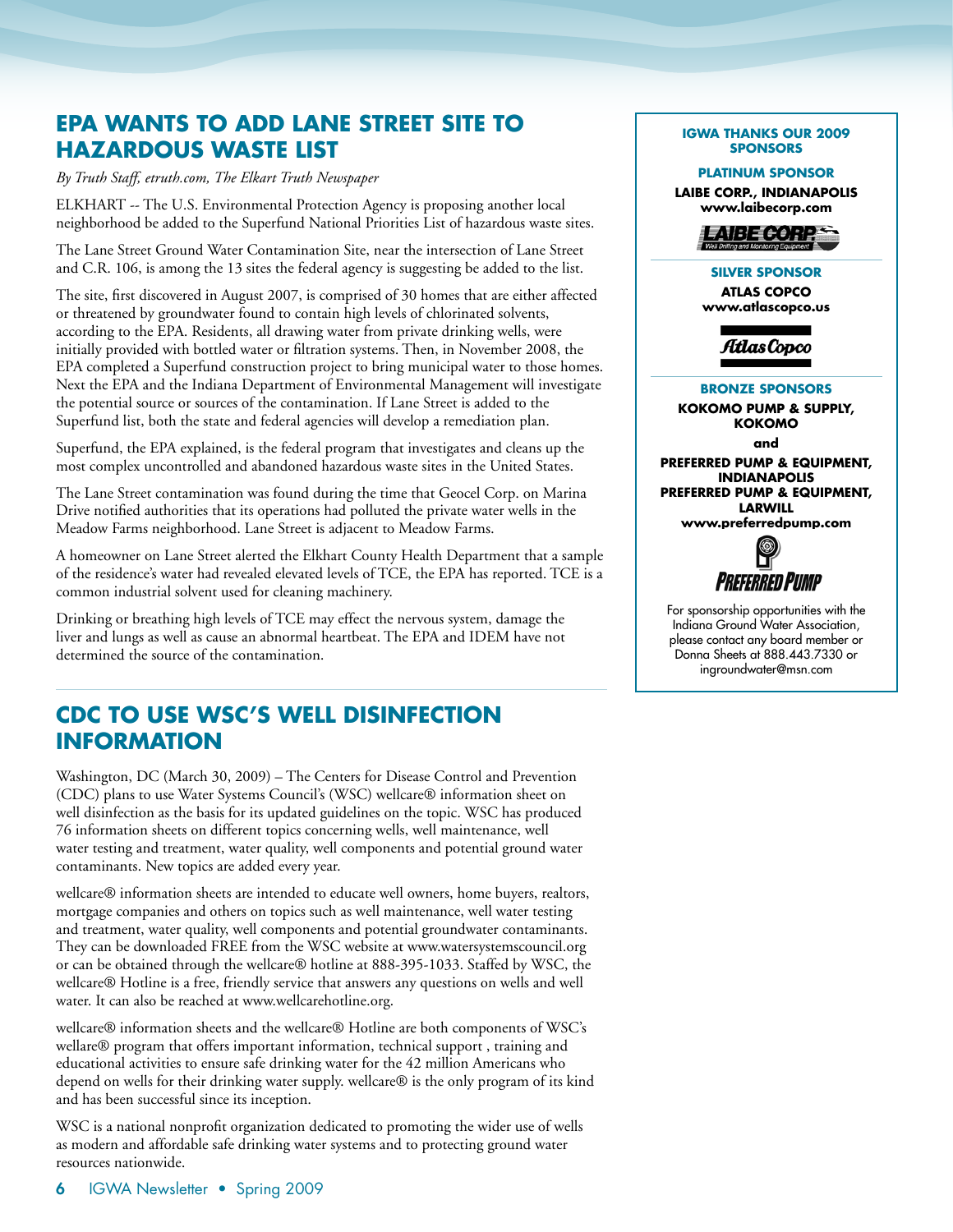### **IGWA'S GeoThermal/ Water Furnace Seminar attracts many in February**





# Indiana Ground Water Association **Membership APplication**

| Address: Note and the second contract of the second contract of the second contract of the second contract of the second contract of the second contract of the second contract of the second contract of the second contract |                                           |
|-------------------------------------------------------------------------------------------------------------------------------------------------------------------------------------------------------------------------------|-------------------------------------------|
|                                                                                                                                                                                                                               |                                           |
|                                                                                                                                                                                                                               |                                           |
|                                                                                                                                                                                                                               |                                           |
| <b>Membership Categories:</b><br>Contractor $$150$ $\_\_\_\_\_\$<br>Manufacturer/Supplier \$150<br><b>Additional Member Names:</b>                                                                                            | Technical \$150<br>Additional Member \$25 |
|                                                                                                                                                                                                                               |                                           |

**Payment Type:** Check only\_\_\_\_ (Make check to Indiana Ground Water Association)

**Mail registration to:** Indiana Ground Water Association 7915 S. Emerson Ave., Suite 132, Indianapolis, IN 46237-9708

**Join today . . . Together we can make a difference!**

### **IGWA 2009 Board of Directors**

**OFFICERS** 

President: Mike Kaufman, Kaufman Well Drilling 260-837-7191

Past President: Beehler Keiser, Tatay Drilling 574-232-1006

Vice President: Ron Shipe, Shipe Well Drilling 260-475-5566

Secretary: Bruce Moss, Moss Well Drilling 574-699-6773

Treasurer: Brad Helvie Helvie & Sons, Inc 765-674-1372

#### **DIRECTORS**

Joe Armstrong, Armstrong Drilling 765-566-3362

John Baker, Dilden Brothers 765-742-1717

Benny Brewer, Brewer Drilling 812-364-0206

Keith McGrew, McGrew Well Drilling 574-857-3875

Brad White, RJM Sales & Marketing 317-439-7370

#### Manufacturer/Supplier Reps

Dan McCreadie, Kokomo Pump Supply 765-457-9143 Jeff Pikel, The DeHayes Group 260-424-5600